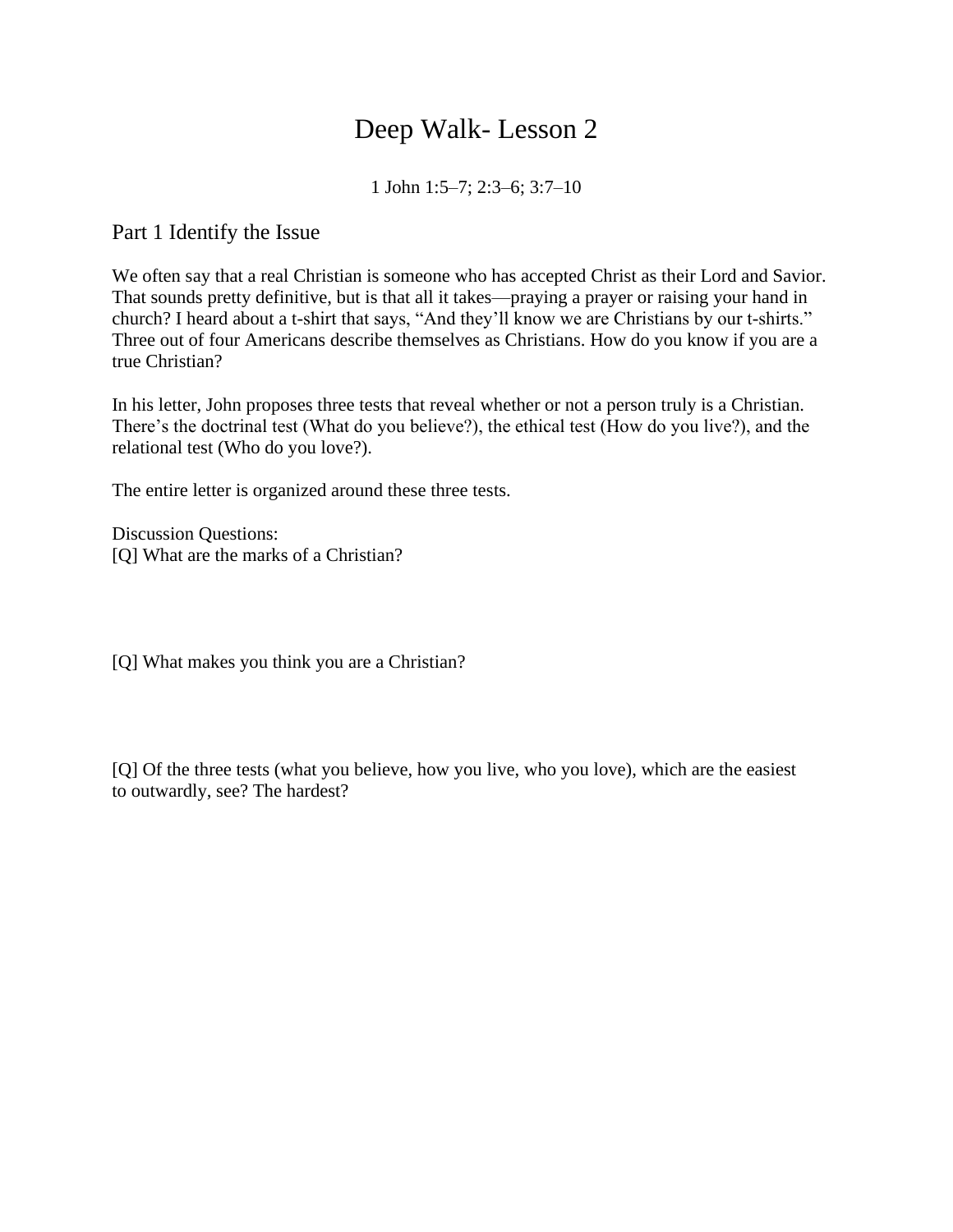## Part 2 Discover the Eternal Principles Teaching Point One: God is light.

Everybody has a slightly different idea of what it means to go deeper. To some people it means deeper knowledge of the Bible, so they're looking for meaty studies with lots of Greek words and cross references. To others it means deeper experiences with Christ. They're looking for greater intimacy with God and fullness of the Holy Spirit and hoping for chills to run up and down their spine in worship. And to others it means going deeper in our practice of the spiritual disciplines—more prayer, more reflection, more fasting. They want more spiritual experiences and soul care. Deeper knowledge. Deeper intimacy. Deeper practice. Real Christians are serious about these.

But John doesn't start with any of these. The first thing John says is, "You wanna go deeper? Then stop sinning." That's not exactly what we were hoping to hear, is it? At least not right away. There's nothing new and exciting about "not sinning." But that's where he begins. If you call yourself a Christian, John says, then start living like one.

So the first topic, or test, that John introduces is the ethical test: How do you live? Let's follow John's reasoning as he takes us deeper in our understanding of what it means to be a real Christian.

Read 1 John 1:5–7. [O] Why does John use "light" as a metaphor for God (v. 5), and what does that have to do with the way we live?

**Note**: John reminds his leaders that light isn't just about Knowledge. It's about conduct. God isn't light because He's spiritual. He's light because He's holy, and His people should be to if they want to go deeper.

[Q] Look at verse 6: What does the phrase "do not live by the truth" mean?

**Note**: This could literally be translated, "do not do the truth." We think of truth as something we know. John tells us that truth is something we do. For example, of its true that wearing seatbelts save lives, it's not enough simply to know that truth; you have to do truth you have to buckle your seatbelt. According to John, real Christians don't just believe their faith, they do their faith.

[Q] What does verse 7 tell us about what it means to walk in the light?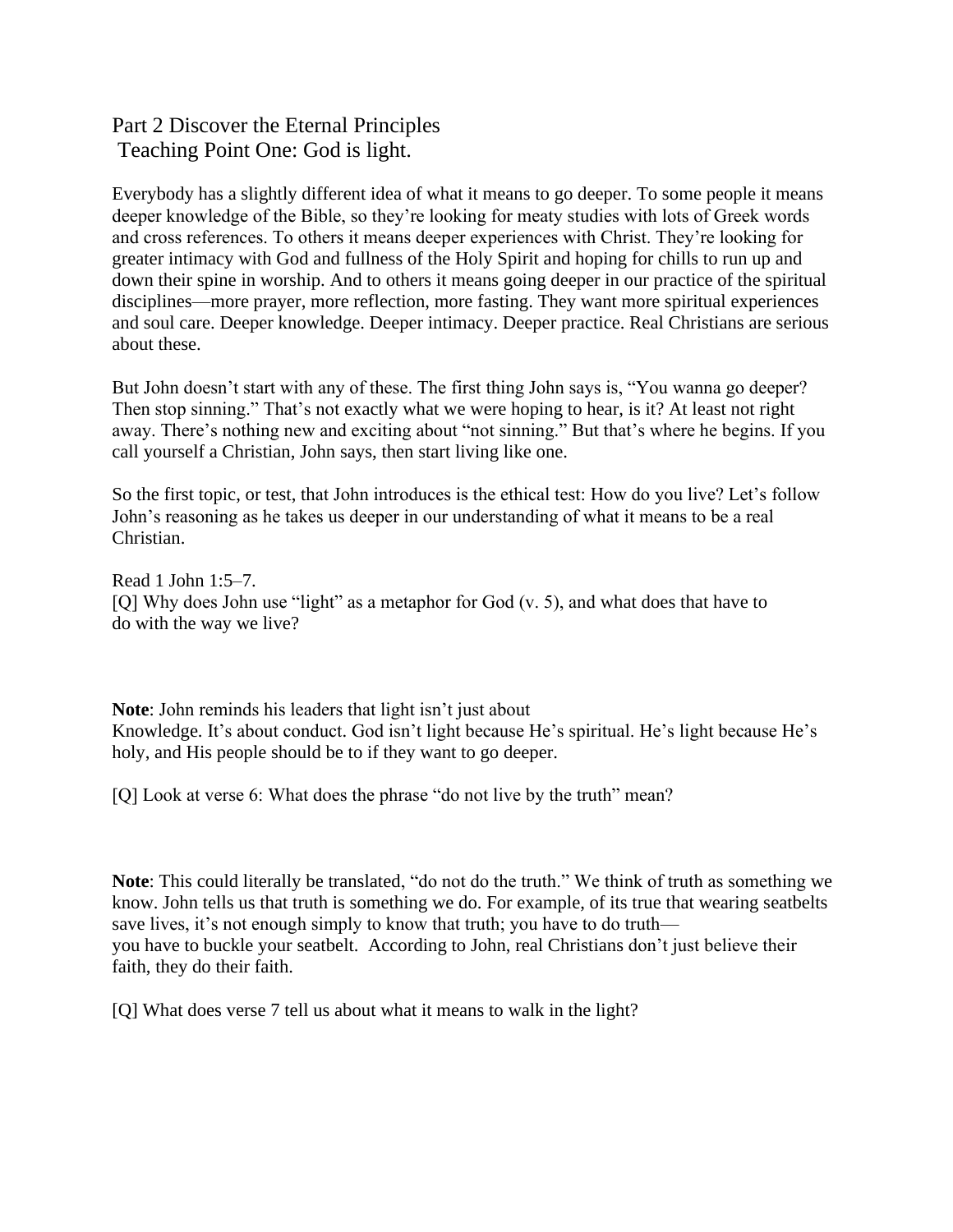### Teaching Point Two: Walk as Jesus walked. Read 1 John 2:3–6.

Notice how John uses words like "know" and "truth"—words that we associate with going deeper—and turns them into behaviors. If you want to know if somebody's a real Christian, John says, don't just ask them what they believe, look at how they live. In fact, John says, if someone claims to be a Christian, but they don't do what Christ says, they're a liar. Liar? That's pretty harsh! But that's how serious John is about obeying God's commands.

Unfortunately, a lot of contemporary Christians are not making that connection. A disturbing Barna poll compared the behavior of so-called "born-again Christians" with the rest of the population. These were people who said they had accepted Christ as their Savior and believed the Bible was God's Word. That survey found that in a 30-day period, these self-identified Christians were nearly as likely as anyone else to visit a pornographic website, to take something that didn't belong to them, to physically fight or abuse someone, to drink too much, to use an illegal drug, to have said something that wasn't true, to have gotten back at someone for something they did, and to have said mean things behind someone's back. Clearly there is a gap between the belief and behavior of many people who call themselves "Christians."

[Q] Look at verse 6. What does it mean to walk as Jesus walked—how do we do that?

[Q] Let's explore this idea further by brainstorming what it would mean to walk as Jesus walked in our different roles in life. What would it mean for:

- a truck driver
- a middle manager
- a parent
- a journalist
- a salesman

#### Teaching Point Three: Do what's right.

Once again John leaves the subject of lifestyle, and then comes back to it again later with a vengeance! Let's follow John as he drills down a third time and then try to pull it all together. Read 1 John 3:7–10.

John is drawing some pretty stark lines in this letter. You're either in the light, or you're in the dark. You're either living the truth or living a lie. You're either a child of God or a child of Satan.

And at least one of the tests, John says, is ethical; it's how you live each day.